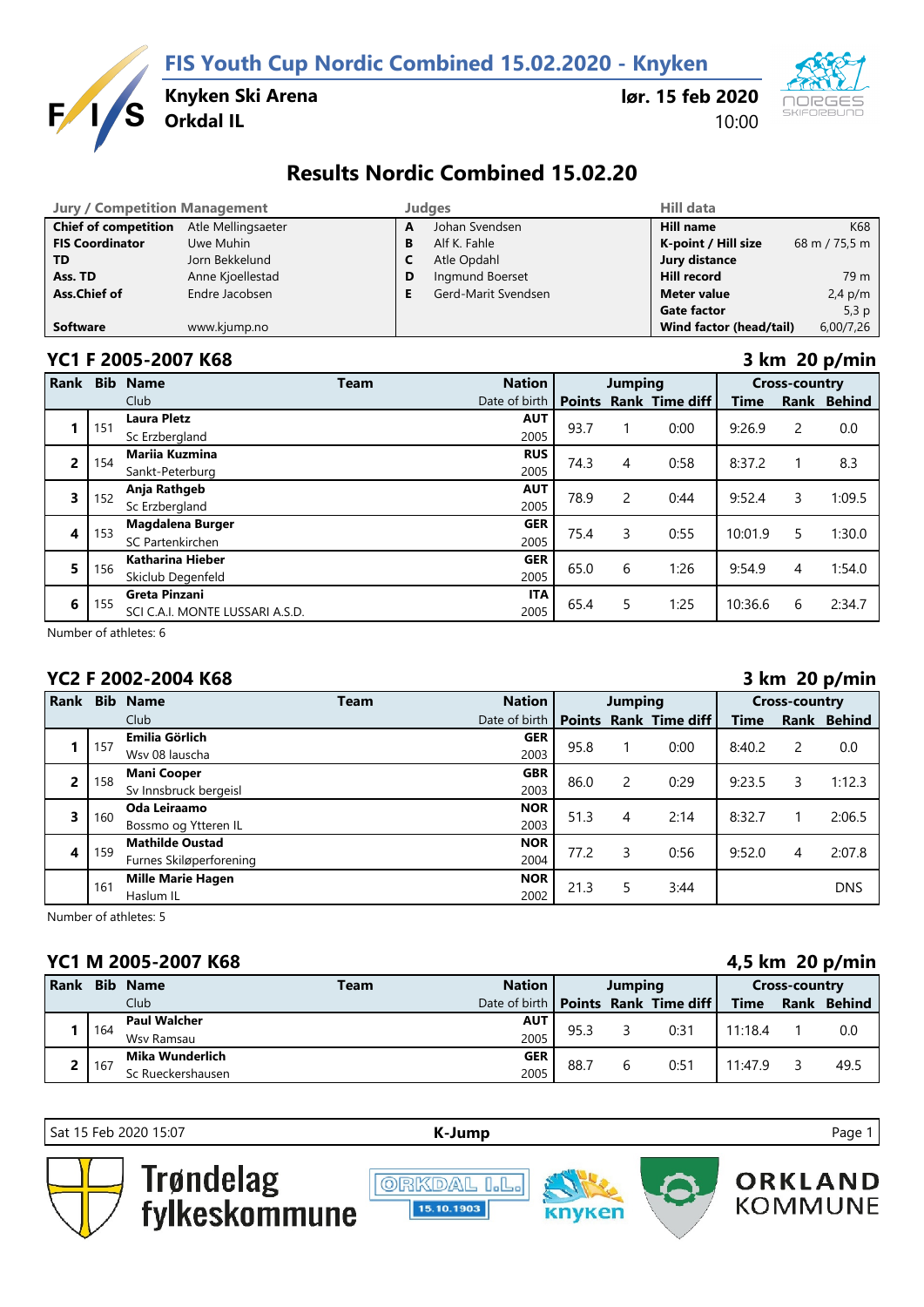

**Knyken Ski Arena**

### **lør. 15 feb 2020** 10:00



# **Results Nordic Combined 15.02.20**

#### **YC1 M 2005-2007 K68 4,5 km 20 p/min Rank Bib Name Team Nation Jumping Cross-country** Club Date of birth **Points Rank Time diff Time Rank Behind 3** 172 **Torje Seljeset** Markane IL **NOR**  $\begin{array}{|c|c|c|c|c|c|c|c|c|} \hline \text{2005} & \text{79.3} & \text{11} & \text{1:19} & \text{11:44.5} & \text{2} & \text{1:14.1} \ \hline \end{array}$ **4** 163 **Fabian Ostvold** Lensbygda Sportsklubb **NOR**  $\begin{array}{|l}\n 2005 \\
\end{array}$  105.6 1 0:00 13:18.7 8 1:29.3 **5** 165 **Jorgen Berget Storsveen** Elverum Hopp **NOR**  $\begin{array}{|c|c|c|c|c|c|c|c|c|} \hline \text{2005} & 90.7 & 4 & 0.45 & 12:34.7 & 5 & 1:30.3 \ \hline \end{array}$ **6** 171 **Alexander Leitner** Nordic Team Absam **AUT**  $\begin{array}{|c|c|c|c|c|c|c|c|c|} \hline \end{array}$  2005 84.2 10 1:04 12:19.7 4 1:34.3 **7** 170 **Iver Leiraamo** Bossmo og Ytteren IL **NOR**  $\begin{array}{|l|c|c|c|c|c|c|c|}\n\hline\n2005 & 84.6 & 9 & 1:03 & 12:40.9 & 6 & 1:54.5\n\end{array}$ **8** 166 **Luis Laukner** VSC Klingenthal **GER**  $\begin{array}{ccccccc} 2.211 & 90.5 & 5 & 0.45 & 13.25.8 & 9 & 2.21.4 \end{array}$ **9** 168 **Henrik Hilmarsen** Tolga IL **NOR**  $\begin{array}{|l|c|c|c|c|c|c|c|c|} \hline \text{2006} & \text{88.0} & \text{7} & \text{0:53} & \text{13:59.8} & \text{10} & \text{3:03.4} \ \hline \end{array}$ **10** 173 **Vebjoern Berg-Hansen** Byaasen IL **NOR**  $\begin{array}{|c|c|c|c|c|c|c|c|c|} \hline \text{2006} & \text{79.0} & \text{12} & \text{1:20} & \text{14:26.9} & \text{12} & \text{3:57.5} \ \hline \end{array}$ **11** 174 **Isaac Olav Kjoellestad** Elverum Hopp **NOR**  $\begin{array}{|l}\n 2006 \\
\end{array}$  72.8 13 1:38 14:17.8 11 4:06.4 **12** 177 **Karl Haugen Kleppa** Sprova IL **NOR**  $\begin{array}{|l}\n 2005 \\
47.7 \\
16 \\
2.54 \\
13.02.2 \\
7 \\
4.06.8\n\end{array}$ **13** 175 **Ola Fredriksen Orset** Torvikbukt IL **NOR**  $\begin{array}{|l|c|c|c|c|c|c|c|c|} \hline \text{2006} & \text{60.6} & \text{14} & \text{2:15} & \text{14:39.0} & \text{13} & \text{5:04.6} \hline \end{array}$ **14** 176 **Erik Leiraamo** Bossmo og Ytteren IL **NOR**  $\begin{array}{|l|c|c|c|c|c|c|c|}\n\hline\n2007 & 48.7 & 15 & 2:51 & 14:49.7 & 14 & 5:51.3\n\end{array}$ **15** 178 **Oscar Røberg** Bossmo og Ytteren IL **NOR**  $\begin{array}{|c|c|c|c|c|c|c|}\n\hline\n2007 & 41.1 & 17 & 3:14 & 15:27.8 & 15 & 6:52.4\n\hline\n\end{array}$ **16** 179 **Oddvar Gunneroed** Istad IL **NOR**  $\begin{array}{|l|c|c|c|c|c|c|c|c|} \hline \text{21.8} & \text{18} & \text{4.11} & \text{16.34.7} & \text{16} & \text{8.56.3} \ \hline \end{array}$ 162 **Konstantin Izvolskii** Gbu Ssh rgsh stolitsa **RUS**  $\begin{array}{|c|c|c|c|c|c|} \hline \text{105.6} & \text{1} & \text{0:00} & \text{0.00} \ \hline \end{array}$ 169 **Even Leinan Lund** Tolga IL **NOR**  $\begin{array}{|c|c|c|c|c|c|c|c|} \hline \text{2005} & 85.1 & 8 & 1:02 & \text{DNS} \ \hline \end{array}$ 180 **Ludvig Røberg** Bossmo og Ytteren IL **NOR**  $\begin{array}{|c|c|c|c|c|c|}\n\hline\n2007 & 8.1 & 19 & 4:52\n\end{array}$  DNS

Number of athletes: 19

## **YC2 M 2002-2004 K68 4,5 km 20 p/min**

| T 96 IVI 6996 6997 IV99 |            |                               |             |               |               |   | $\neg$ in the set $\neg$ $\Box$ |                      |               |             |
|-------------------------|------------|-------------------------------|-------------|---------------|---------------|---|---------------------------------|----------------------|---------------|-------------|
| <b>Rank</b>             | <b>Bib</b> | <b>Name</b>                   | <b>Team</b> | <b>Nation</b> | Jumping       |   |                                 | <b>Cross-country</b> |               |             |
|                         |            | Club                          |             | Date of birth | <b>Points</b> |   | <b>Rank Time diff</b>           | Time                 |               | Rank Behind |
|                         | 183        | Johan Fredriksen Orset        |             | <b>NOR</b>    |               |   | 0:05                            | 11:15.3              |               |             |
|                         |            | Torvikbukt IL                 |             | 2003          | 99.1          |   |                                 |                      |               | 0.0         |
| $\overline{2}$          | 182        | <b>Andreas Ottesen</b>        |             | <b>NOR</b>    | 99.8          | 2 | 0:03                            | 11:25.6              | $\mathcal{P}$ | 8.3         |
|                         |            | Gausdal Skilag                |             | 2003          |               |   |                                 |                      |               |             |
| 3                       | 185        | <b>Harald Martin Oihaugen</b> |             | <b>NOR</b>    | 94.9          |   | 0:17                            | 11:37.7              | 3             | 34.4        |
|                         |            | Gausdal Skilag                |             | 2003          |               |   |                                 |                      |               |             |
| 4                       | 187        | Johannes Gujord               |             | <b>NOR</b>    | 90.1          |   | 0:32                            | 11:52.0              | 4             | 1:03.7      |
|                         |            | Surnadal IL                   |             | 2004          |               |   |                                 |                      |               |             |
|                         |            |                               |             |               |               |   |                                 |                      |               |             |

Sat 15 Feb 2020 15:07 **[K-J](http://kjump.no/)ump** Page 2



**Trøndelag** fvlkeskommune